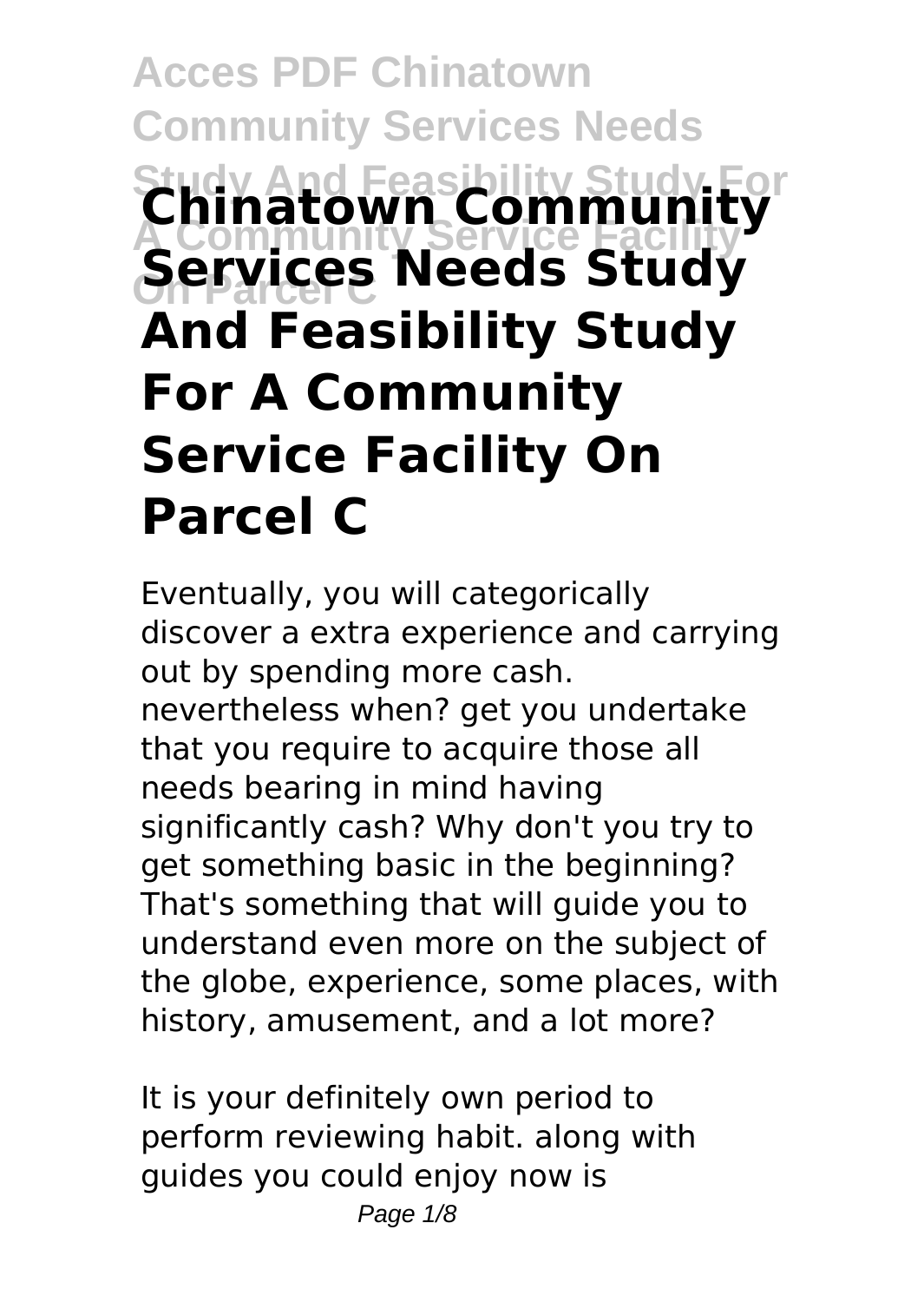**Acces PDF Chinatown Community Services Needs Shinatown community services**y For **A Community Service Facility needs study and feasibility study For a community for a community service facility on**

If you're looking for out-of-print books in different languages and formats, check out this non-profit digital library. The Internet Archive is a great go-to if you want access to historical and academic books.

#### **Chinatown Community Services Needs Study**

Chinatown is a neighbourhood in Vancouver, British Columbia, and is Canada's largest Chinatown.Centered around Pender Street, it is surrounded by Gastown to the north, the Downtown financial and central business districts to the west, the Georgia Viaduct and the False Creek inlet to the south, the Downtown Eastside and the remnant of old Japantown to the northeast, and the residential ...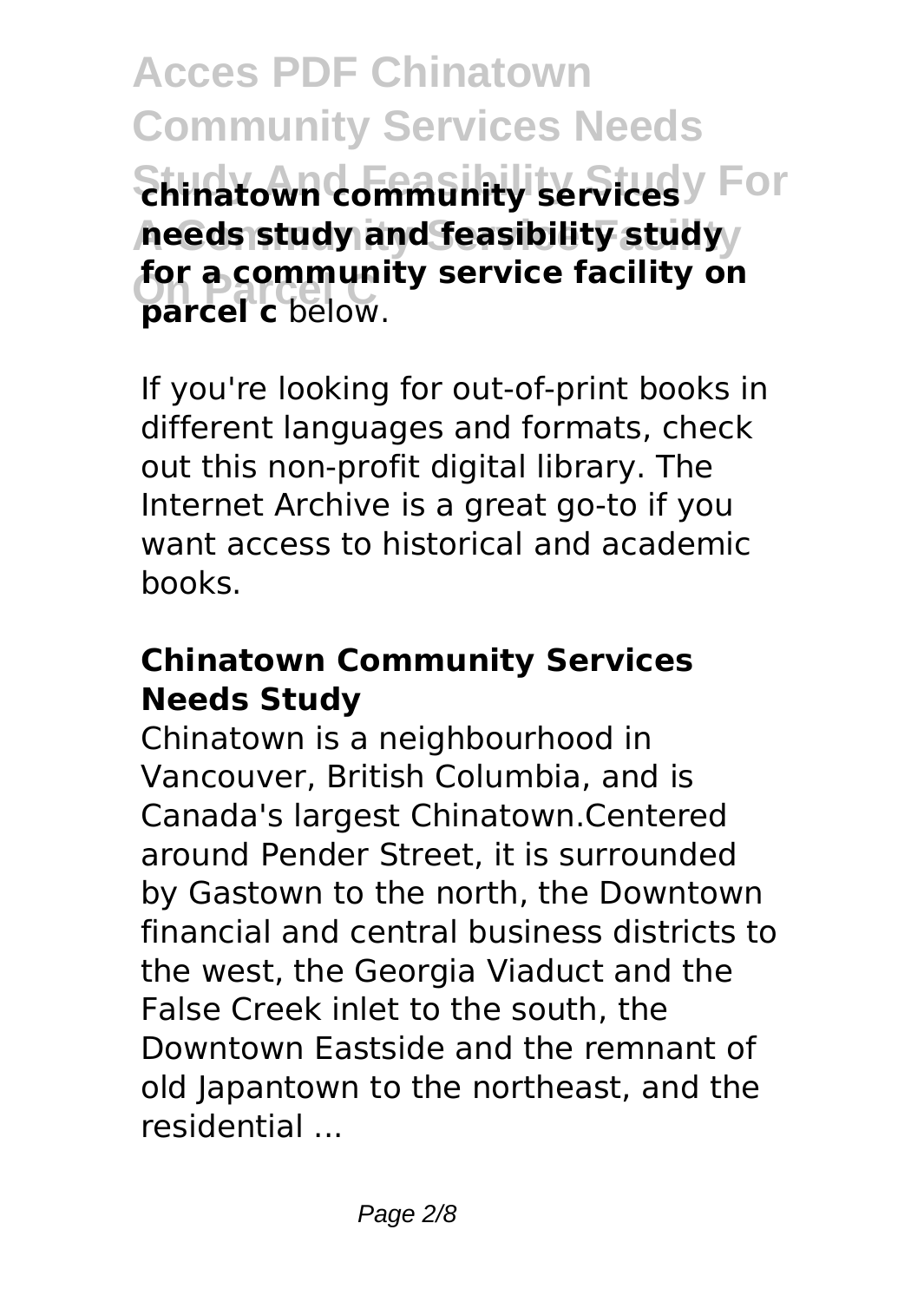**Acces PDF Chinatown Community Services Needs Study And Feasibility Study For Chinatown, Vancouver - Wikipedia A Community Service Facility** The Vancouver Chinatown Foundation is **On Parcel C** revitalization of Chinatown, one of a registered charity committed to the Canada's most iconic neighbourhoods in the historic heart of Vancouver. The Foundation is dedicated to building a more resilient and inclusive community by promoting the well-being of those in need, while preserving Chinatown's ...

#### **Homepage - Vancouver Chinatown Foundation**

Influence. Since its organization in the 1850s and formal establishment in 1882 in San Francisco's Chinatown, the Chinese Consolidated Benevolent Association (CCBA) has received a diverse range of publicity from the American media.Much of the attention often overlooked inherent cultural differences, which ultimately led to misunderstanding by much of the American population.

#### **Chinese Consolidated Benevolent**

Page 3/8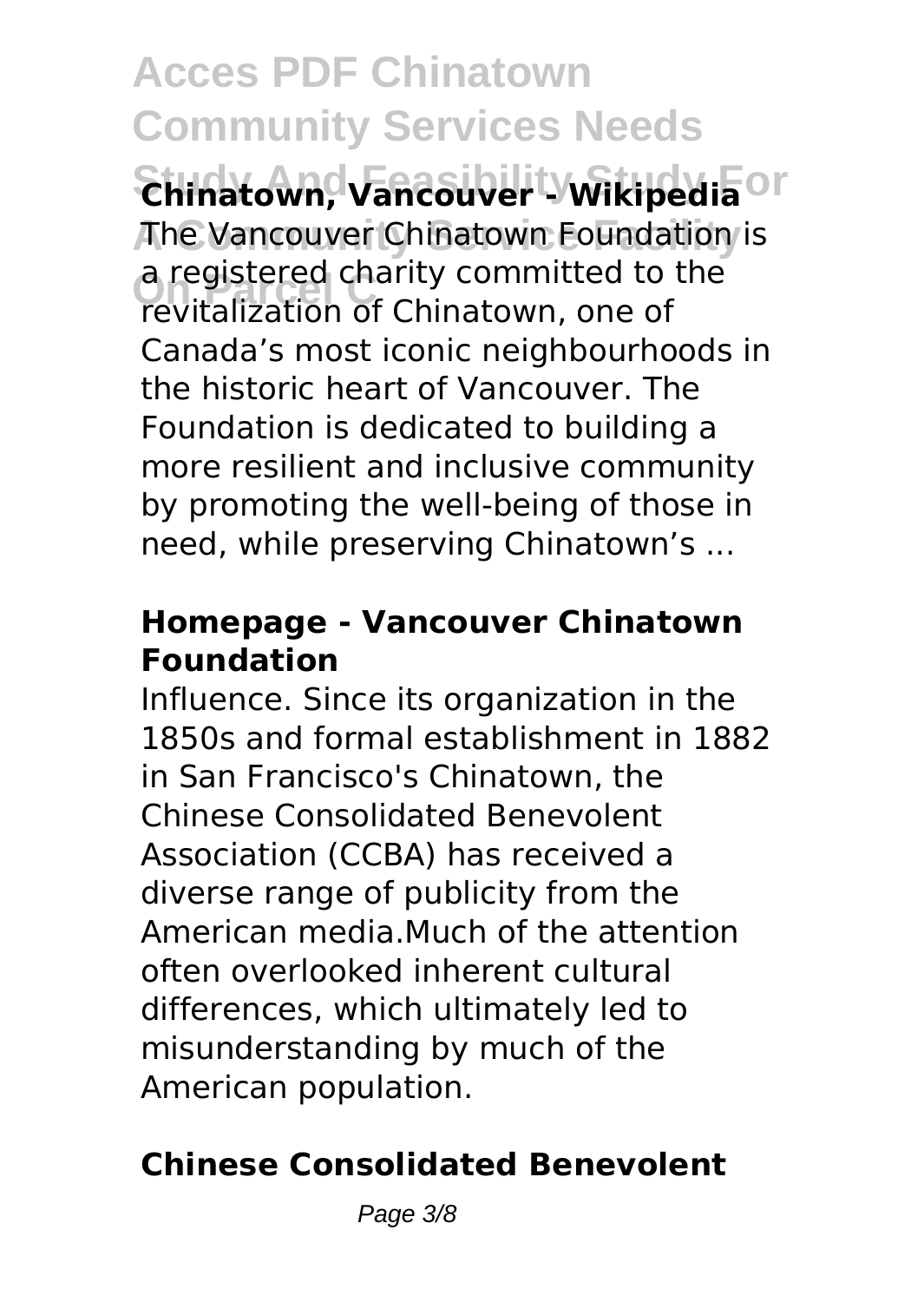**Acces PDF Chinatown Community Services Needs Association - Wikipedia**y Study For A group of women walk up Jackson it y Street in Chinatown past the new<br>Community Heroes" mural in San Street in Chinatown past the new "AAPI Francisco, Monday, May 23, 2022. Chinatowns and other Asian American enclaves across the U.S ...

#### **Chinatowns more vibrant after pandemic, anti-Asian violence**

EDMONTON — The 97 Hot Pot restaurant in Edmonton's Chinatown used to be crowded on weekends, with some customers lining up and craving slowcooked veggies, lamb and beef. But that hasn't been the case lately. Manager Vincent Lau says the killings of two workers from nearby shops last monthand years of social disorder in the century-old downtown neighbourhood have scared away many regulars ...

#### **'Sad to see:' Edmonton's Chinatown losing business after killings, rise ...**

Statutory Plan. Municipalities enact statutory plans to quide future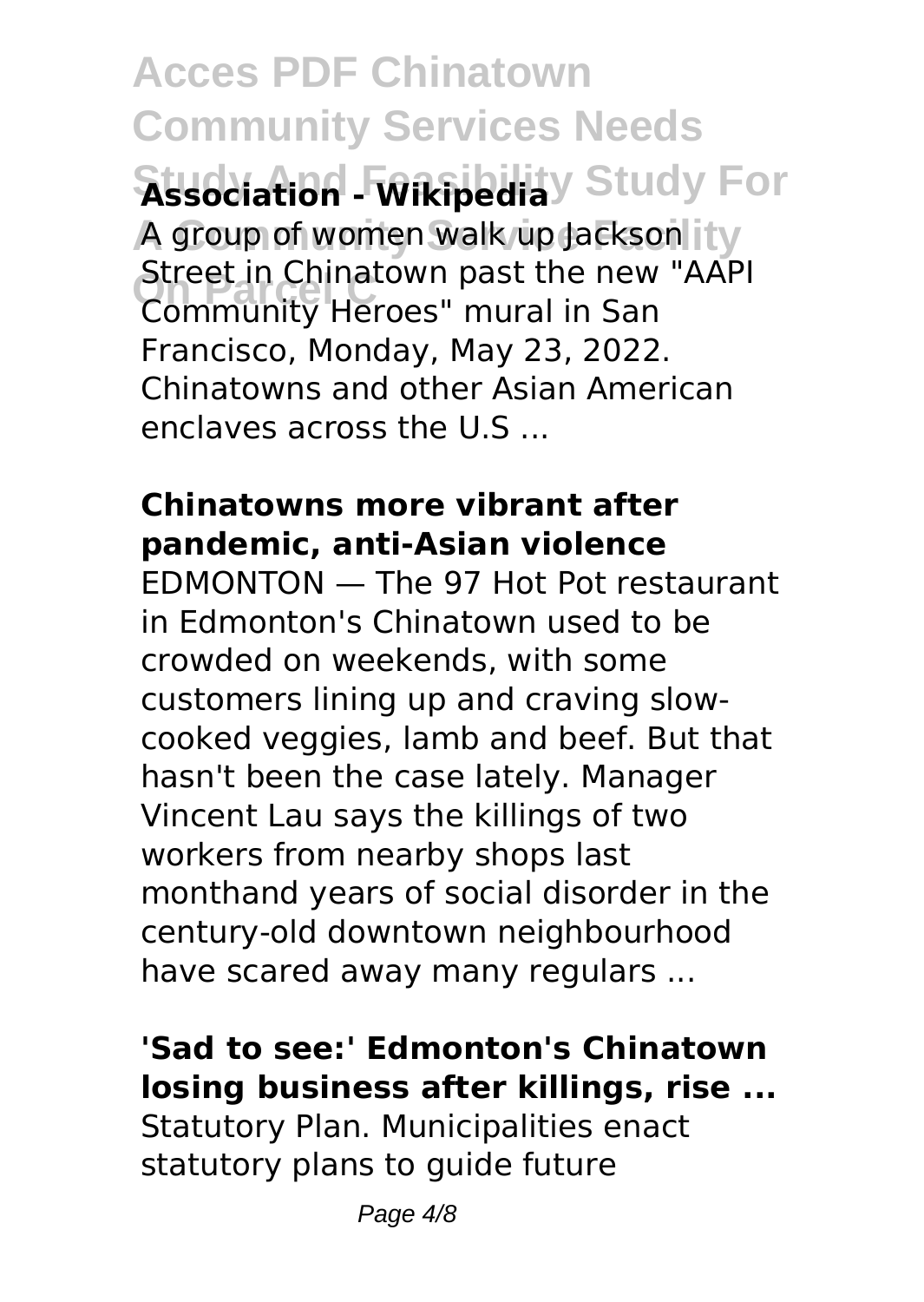## **Acces PDF Chinatown Community Services Needs**

development and to facilitate local<sup>y</sup> For planning. Statutory plans include a ity **On Parcel C** as a whole), intermunicipal development municipal development plan (for the city plan (a joint plan for adjacent municipalities), area structure plan (a plan for a new community) and area redevelopment plan (a plan for an existing community that is ...

#### **Planning & Development resource library - Calgary**

You will also gain access to a range of community clinics, which provide professional and cost effective services in areas of health, business, law and psychology. There are campus sport activities to keep you active, and if you are keen to explore the social side of university life, there are movies, cooking demonstrations, parties and lots more.

#### **Study Master of Physiotherapy (Graduate Entry) at the University of ...**

Plus you will need additional hours to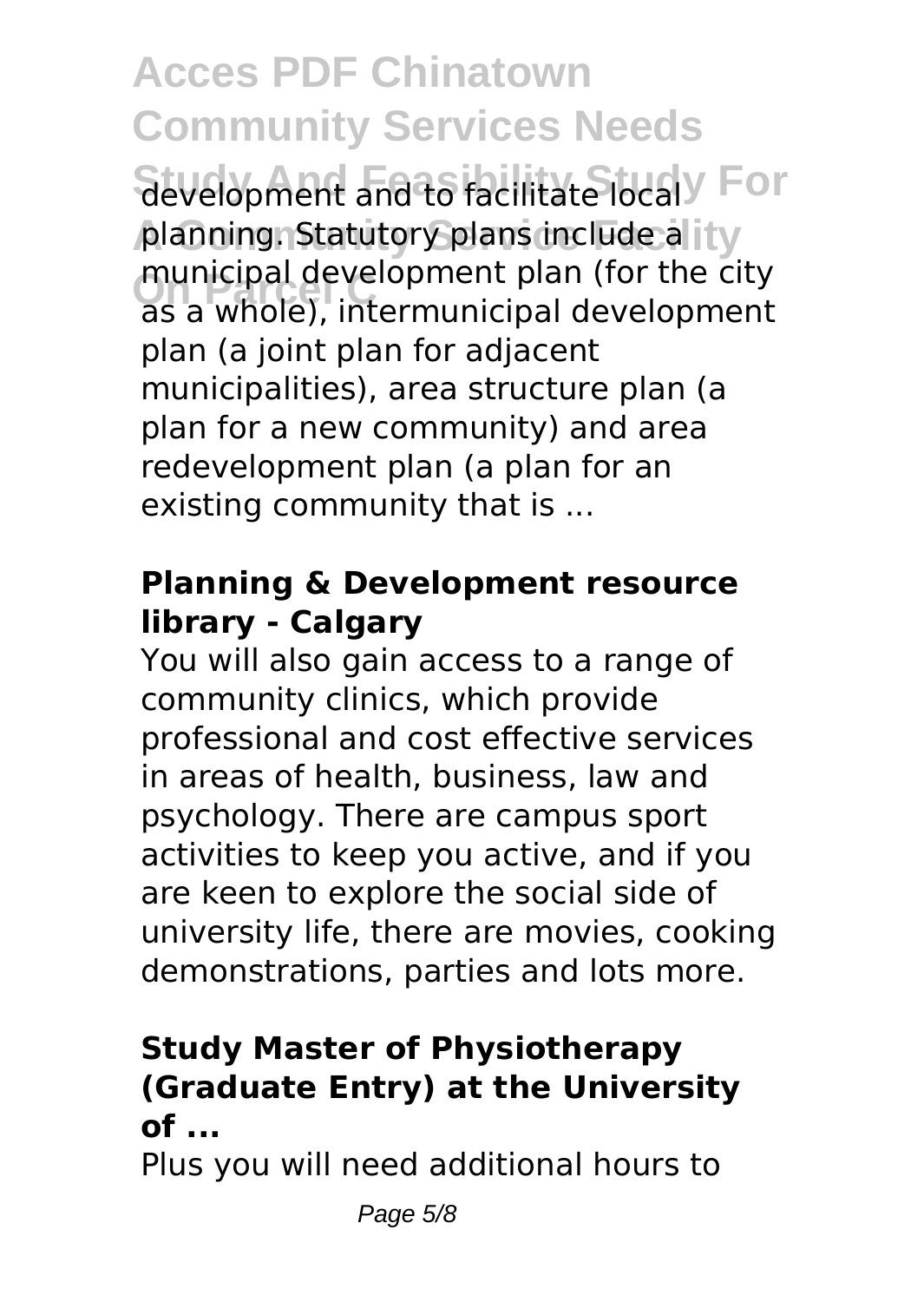**Acces PDF Chinatown Community Services Needs** Study in your own time to complete **For A Community Service Facility** assignments, readings and projects, as **Well as to contribute to online discus**<br>forums (independent study). So as a well as to contribute to online discussion general rule, if you are studying full-time you would need to allocate 12–26 hours of study when at university and 14–28 hours of independent study ...

### **Study Diploma in Languages at the University of South Australia (UniSA**

**...**

We are paid employees, professional volunteers, artists, and students, who are fully recognized as an integral part of the communities where we live, work, and study. We welcome you to become a part of the Tierra family and engage in the incredible work that we do to empower people, regardless of disability, to be fully recognized as neighbors ...

#### **Tierra Del Sol - Serving our community by empowering individuals to ...**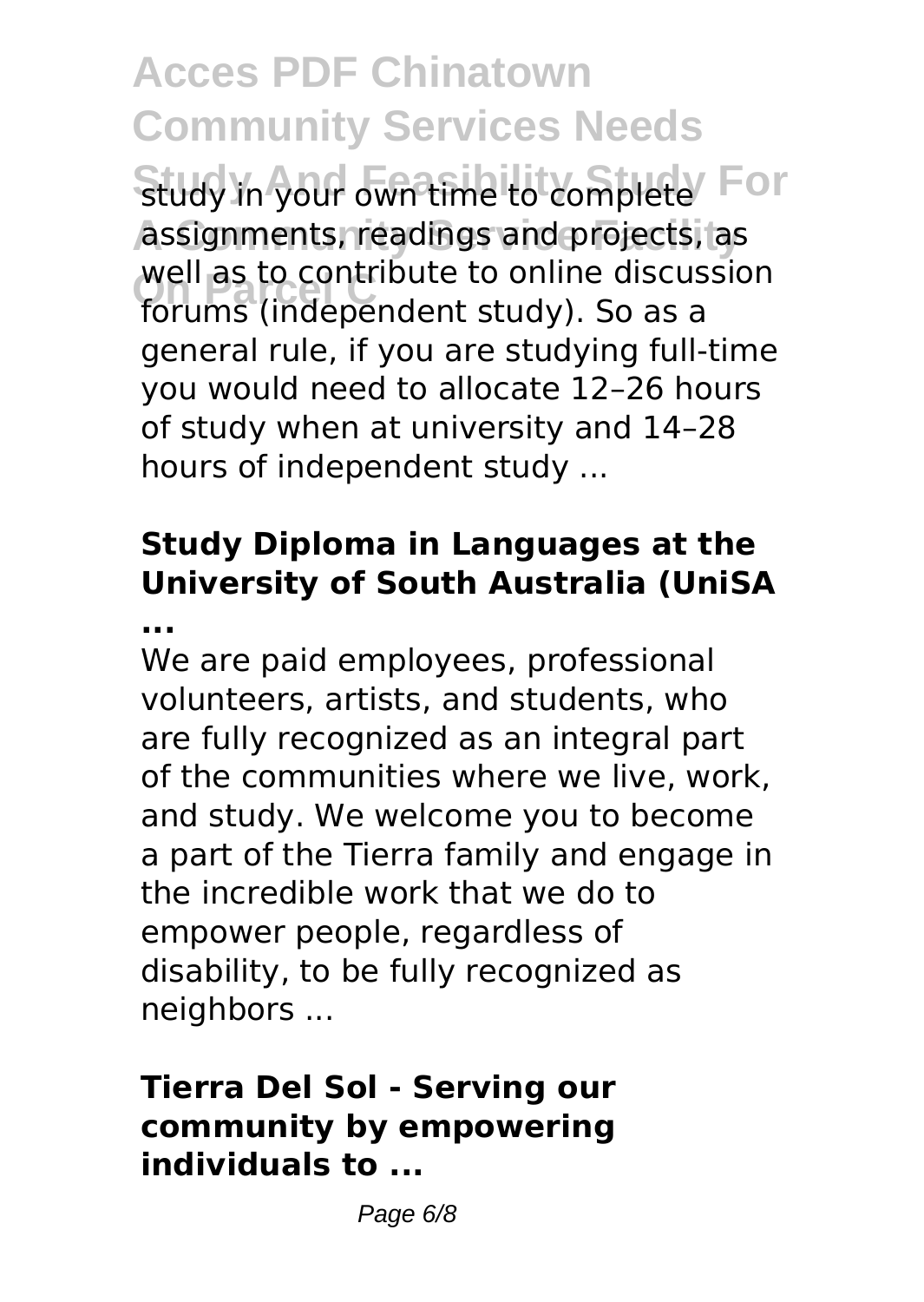### **Acces PDF Chinatown Community Services Needs**

As part of the Philadelphia Department<sup>OT</sup> of Planning and Development, the lity **On Parcel C** (PCPC) is a bridge between the public Philadelphia City Planning Commission and the government.. We guide investment and growth in Philadelphia. The goal is to create neighborhoods that are well-connected, affordable, and desirable places to live and work.

#### **Philadelphia City Planning Commission | Homepage**

Chinatown / Lit Italy Downtown East Harlem ... Diabetic Retinopathy Study - Up to \$1200 compensation (manhattan) img hide this posting restore restore this posting. ... Nice Manhattan Family needs to hire a Reliable Nanny! (Upper East Side) hide this posting restore restore this posting.

#### **manhattan gigs - craigslist**

One of those programs is the communitybased paramedic program, which launched in 2018, allowing paramedics to perform in-home services and keeping